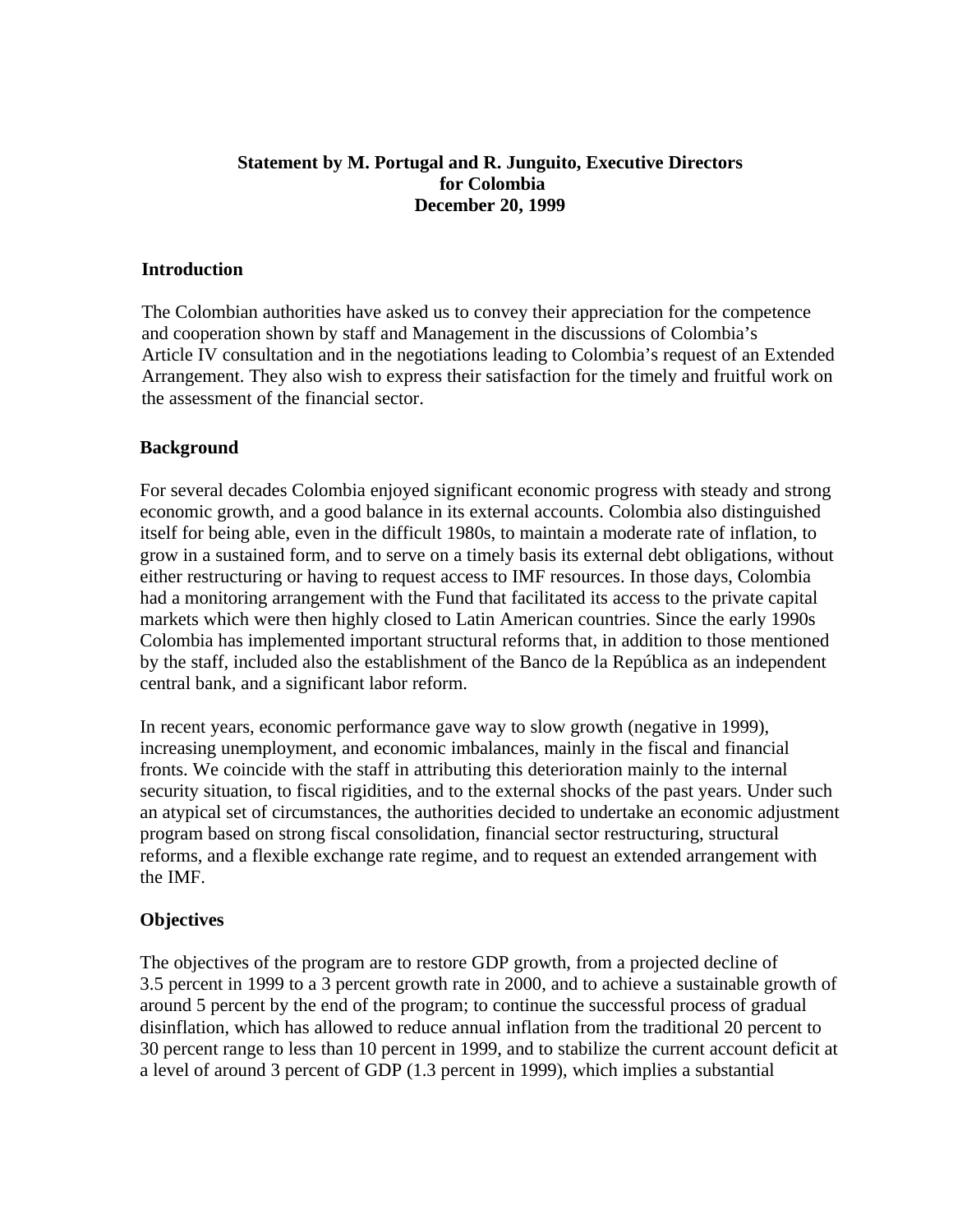adjustment from the more than 5 percent registered in the past few years. The program requires, above all, to reduce the significant consolidated fiscal deficit.

# **Fiscal Policy**

The purpose of the authorities is to reduce the NFPS deficit from a projected level of 6.3 percent of GDP in 1999 to 3.6 percent in 2000 and to 1.5 percent by 2002. It is worth underlying that soon after taking office in August 1998 the Pastrana Administration took steps on the fiscal front—including spending cuts, a widening of the VAT base, increases in fuel taxes, and the introduction of programs to strengthen tax collection and combat tax evasion. Nevertheless, the 1999 deficit worsened as a result of the decline in economic activity and its negative incidence on fiscal revenue. A restrained public wage bill and overall budget, which has already been approved by Congress, together with strong tax enforcement and the recovery in economic activity are the key factors for the achievement of the fiscal target in 2000.

Above all, the fiscal program is a medium-term strategy based on structural reforms that are being submitted to the Colombian Congress. These proposals tackle fundamental issues such as a Constitutional reform for the streamlining of transfers from the central government to the sub-national governments and legal reforms to the pension system, both at the territorial and national levels. It is also the intention of the authorities to propose legislation early next year to broaden the income tax base, and to close existing loopholes in the VAT system, as well as to undertake an ambitious privatization program. An IMF Fiscal Affairs technical assistance mission visited Colombia in November to assess the fiscal structure and make technical recommendations to be taken into account in the legislation to be submitted to Congress. The Memorandum of Economic Policies indicates that if during congressional consideration some of these initiatives are subject to substantial changes in terms of their fiscal outcome, the authorities will adopt additional measures to ensure that program targets are fully met.

With regard to public sector expenditures, it is important to stress that the authorities considering that improved protection of vulnerable groups is one of the principal policy aims of the Administration—decided to introduce measures to reduce the effects of unemployment, poverty, and political violence within a special program financed mainly from external sources. The Colombian government is committed to continue pursuing the peace process and, to the extent that it moves forward, the authorities intend to frame public investment plans to ensure the rapid reconstruction of the areas most affected by the conflict and to proceed with the resettlement of the population internally displaced. This could require temporarily widening of the NFPS deficit, in which case the Colombian authorities would discuss with the Fund the budgetary changes that might be required.

### **Monetary and Exchange Rate Policy**

The program establishes that monetary policy will aim at attaining inflation targets, and indicates that Colombia's framework for the conduct of monetary policy will use the growth of base money as its intermediate policy target. This was taken into account in the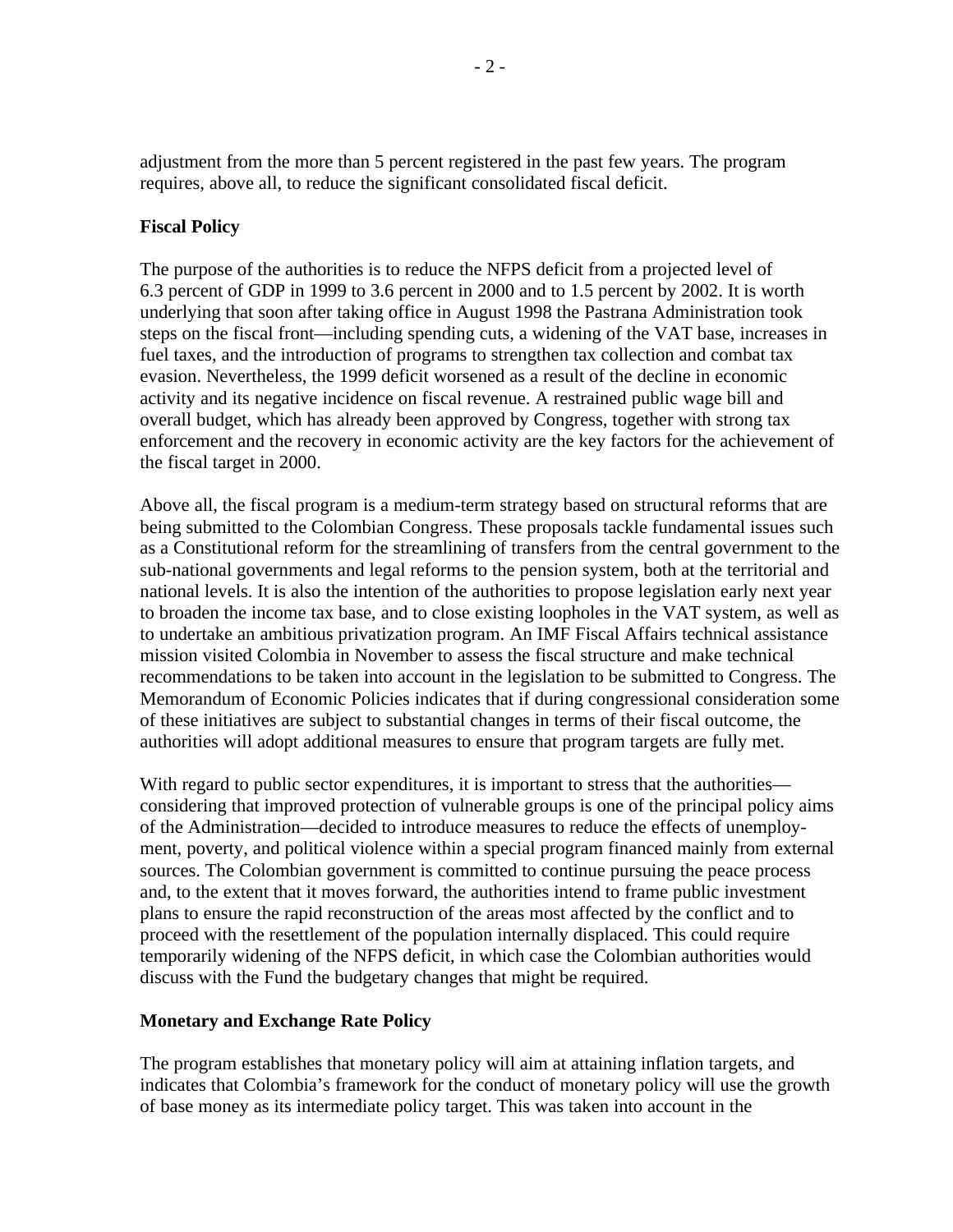establishment of the NDA ceiling. Open market operations are used to attain the monetary goals and the interest rate is the operational instrument. The central bank has been gradually cutting its intervention interest rates and providing the economy with liquidity consistent with the monetary base targets, and in light of the decline in inflation and the stability of the exchange rate. The most recent cut of 100 basis points established on December 10 brought the central bank's rate structure for the repo, reverse repo, and Lombard rates to 12 percent, 6 percent, and 18 percent respectively. Additionally, the rate for access of the financial sector to the liquidity facility of the central bank was also cut 200 basis points, though it still stands at a penalty rate equivalent to the benchmark 90-day deposit rate plus 500 basis points. Despite successive cuts, real interest rates remain high, as the current twelve-month inflation rate at end-November stood at 9.7 percent.

Furthermore, as the staff report indicates, to better ensure that monetary policy is consistent with the inflation target, the central bank is moving to a direct inflation targeting framework, and it is envisaged that the framework will be fully adopted during the course of the program. In terms of readiness for the transition, the main prerequisite for a successful adoption of inflation targeting is that it should only be undertaken when inflation control has gained credibility—which is Colombia's case—given that inflation is at one-digit levels, and that inflation targets were met in the past two years and will be met in 1999 according to current projections.

Colombia has advanced significantly towards inflation targeting considering that since 1991 the legislation established the obligation for the newly-independent central bank to set an explicit annual inflation target, and mandated that monetary policy be guided to that end. The Board of Directors of the Colombian central bank decides on interest rate adjustments on the basis of its monetary targets and inflation projections discussed in the framework of monthly inflation reports. The IMF-sponsored seminar held in November in Cartagena allowed the staff to study in more detail the Colombian case, and helped the authorities to define the issues and steps that must be taken to adopt the targeting framework.

From 1994 to September 1999, exchange rate policy was conducted through a sliding exchange rate band system, managed in a flexible way both in terms of widening the band and depreciating its central parity whenever the economy felt the effects of deteriorating terms of trade and of turmoil in international financial markets. Together with the significant reduction in inflation, the movement of the nominal exchange rate within the band helped restore Colombia's competitive position in international markets. With the strong fiscal adjustment included in the authorities' economic program and the prospective financial support by the IMF, at the end of September 1999, the Central Bank Board eliminated the band and allowed the peso to float freely. The central bank expects that the floating regime will better enable the economy to absorb external shocks, facilitate the conduct of monetary policy, and reduce speculation against the currency.

On November 19, the Central Bank Board made public the rules that will govern its intervention in the foreign exchange market. To meet the reserve targets of the program, it adopted a system of monthly auctions. In early December, the central bank auctioned rights